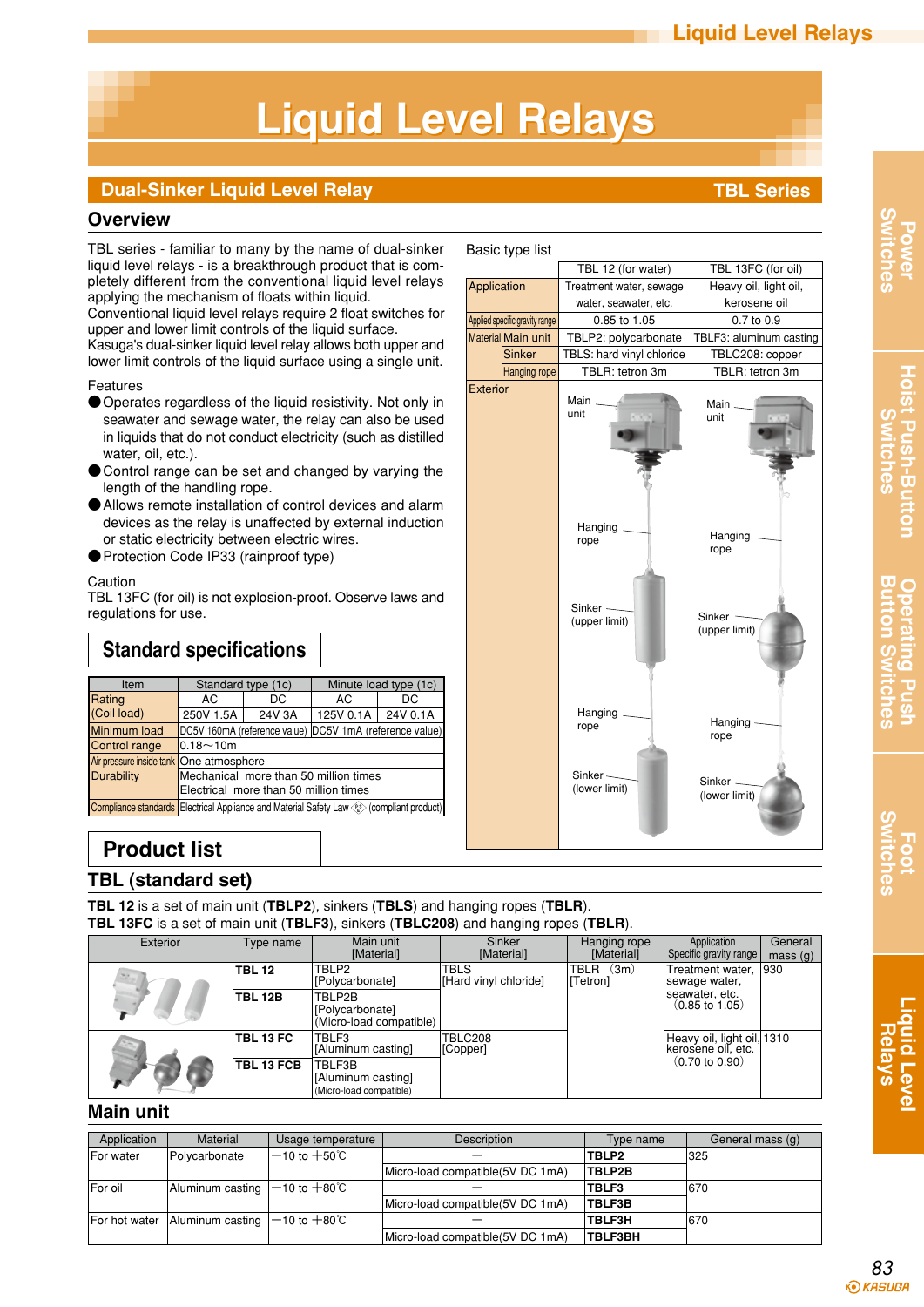### **Dual-Sinker Liquid Level Relay TBL** Series

### **Sinker**

| Series name            | <b>Material</b>              | Specific      | Usage temperature | Application                                   | Type name        | General       |
|------------------------|------------------------------|---------------|-------------------|-----------------------------------------------|------------------|---------------|
|                        |                              | gravity       | (C)               |                                               |                  | mass(g)       |
| TBLS series            | Hard vinyl                   | 0.85 to 1.05  | $-10$ to 50       | TBL12 standard accessories, for water         | <b>TBLS</b>      | 500 (2 units) |
| (for upper/lower limit | chloride                     | 1.00 to 1.064 |                   | For special specific gravity                  | <b>TBLS2103</b>  | 512 (2 units) |
| operation)             |                              | 1.05 to 1.15  |                   | (Standard upper limit sinker + special        | <b>TBLS211</b>   | 528 (2 units) |
|                        |                              | 1.15 to 1.25  |                   | lower limit sinker)                           | <b>TBLS212</b>   | 551 (2 units) |
|                        |                              | 1.25 to 1.35  |                   |                                               | TBLS213          | 574 (2 units) |
|                        |                              | 1.35 to 1.45  |                   |                                               | TBLS214          | 597 (2 units) |
|                        |                              | 1.45 to 1.55  |                   |                                               | <b>TBLS215</b>   | 620 (2 units) |
| TBLC1 series           | Copper                       | 0.70 to       | $-10$ to 80       | Upper limit alarm, for water/oil              | <b>TBLC108</b>   | 500 (1 unit)  |
| (for alarm operation)  | Stainless steel 0.85 to 1.05 |               |                   | Lower limit alarm, for water/oil              | TBLC1SL10        |               |
|                        |                              | 0.70 to       |                   | Upper limit alarm, for water/oil              | <b>TBLC1SU08</b> |               |
|                        |                              | 0.85 to 1.05  |                   | Lower limit alarm, 1.5 inch pipe, for water   | TBLC1SX10        | 480 (1 unit)  |
| TBLC2 series           | Copper                       | 0.70 to 0.90  | $-10$ to 80       | TBL13FC standard accessories, for oil TBLC208 |                  | 500 (2 units) |
| (for upper/lower limit | Stainless steel 0.85 to 1.05 |               |                   | For water, 温水用                                | <b>TBLC2S10</b>  |               |
| operation)             |                              | 0.70 to 0.90  |                   | For oil                                       | <b>TBLC2S08</b>  |               |
|                        |                              | 1.45 to 1.55  |                   | For special specific gravity                  | <b>TBLC2S15</b>  | 620 (2 units) |
|                        |                              | 0.85 to 1.05  |                   | 2 inch pipe, for water                        | <b>TBLC2SX10</b> | 500 (2 units) |
|                        |                              | 0.70 to 0.90  |                   | 2 inch pipe, for oil                          | <b>TBLC2SX08</b> |               |
|                        |                              | 1.20 to 1.30  |                   | Special specific gravity                      | <b>TBLC2S125</b> | 564 (2 units) |

Remark: Sinker includes hanging rope (TBLR 3m).

### **Hanging rope**

| <b>Material</b>                         | Application   | Sales unit                   | Type name   | General mass (g) | <b>Remarks</b>                                          |
|-----------------------------------------|---------------|------------------------------|-------------|------------------|---------------------------------------------------------|
| <b>Tetron</b>                           | For water/oil | 10 <sub>m</sub><br>63        | <b>TBLR</b> |                  | Avoid freezing when using in an environment with        |
|                                         |               | 200 <sub>m</sub><br>$\phi$ 3 | TBLR200M    |                  | ambient temperature of 0°C or less. When using TBLK,    |
| $\vert$ Brass (cut-out chain) + $\vert$ |               | 1m                           | <b>TBLK</b> |                  | make sure the total length is 1m or less. (Using length |
| ring (stainless)                        |               |                              |             |                  | of 1m or more may affect operation)                     |

### **Option**

Adapter

| Use when installing main unit to 2-inch pipe coupling. |              |           |                  |  |  |
|--------------------------------------------------------|--------------|-----------|------------------|--|--|
|                                                        | Product name | Type name | General mass (g) |  |  |

110 TBLA2



#### **TBLA2 (adapter) TBLC108 (upper-limit alarm copper sinker)**



**Liquid Level Liquid Level<br>Relays**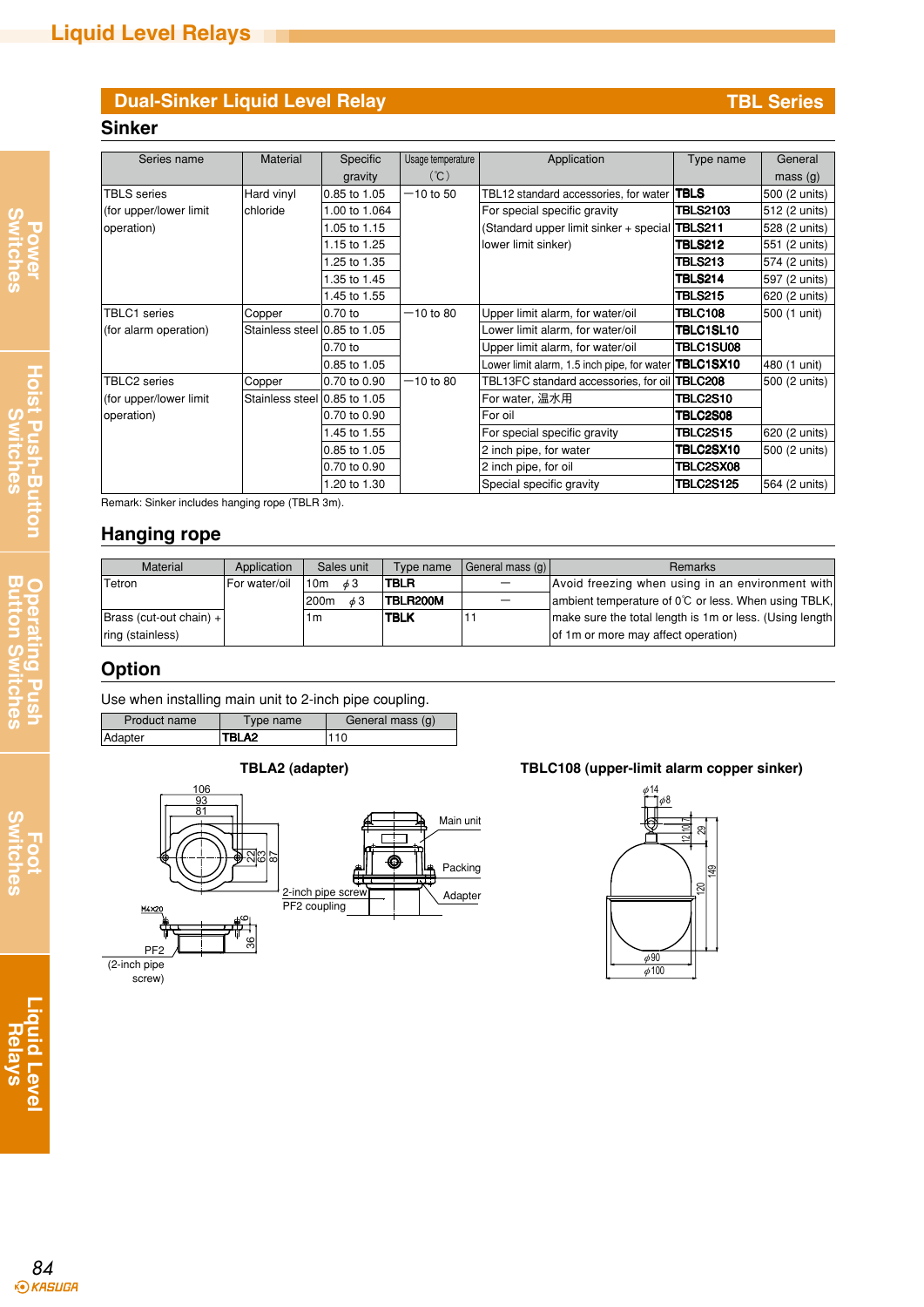

The micro-switch within the main unit opens/closes when the sinkers move up/down by detecting the liquid surface changes. Operation flow of automatic water-supply operation using the dual-sinker liquid level relay is explained below.

 $\mathbb O$  When the water surface  $\mathbb Q$  When the water surface is  $\mathbb S$  When the water surface  $\mathbb A$  When the water surface is rises to the middle of the in the middle of the upper drops to the middle of the in the middle of the upper upper limit sinker. and lower limit sinkers. lower limit sinker. and lower limit sinkers. A C B A C B A C B A C B ਬਰਤ ਵਿਚ 파라다 방법 ਬਰਤੀਬਾ 달달 민국의 Sinkers are rising due to buoyancy, Sinkers are rising due to buoyancy, Sinkers are dropping, assuming the Sinkers are dropping, assuming the assuming the 2 sinkers as a single sinker. assuming the 2 sinkers as a single sinker. 2 sinkers as a single sinker. 2 sinkers as a single sinker. ↓ ↓ ↓ ↓ Micro-switch within TBL unit is OFF Micro-switch within TBL unit is OFF Micro-switch within TBL unit is ON Micro-switch within TBL unit is ON (connection to B) (connection to B) (connection to A) (connection to A) Pump is stopped Pump is stopping Pump is starting operation (water-supply start) | Pump is in operation (continuous water supply)

⑤ Operations ① to ④ are repeated by opening/closing of the micro-switch within the liquid level relay to perform automatic water-supply operation. To perform water-discharge operation, replace terminals A and B of the liquid level relay.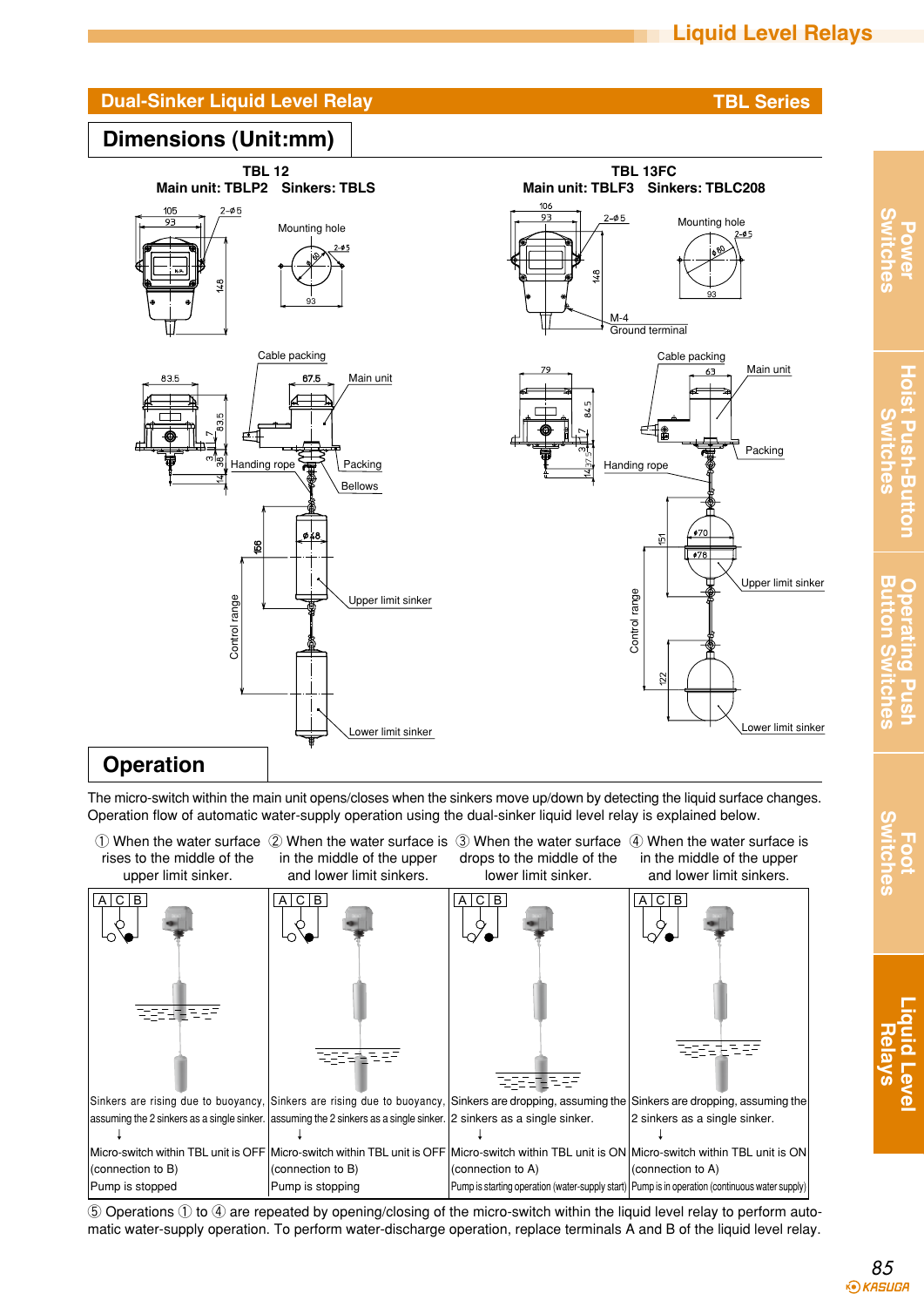### **Dual-Sinker Liquid Level Relay TBL** Series

### **Connection diagrams**

Standard automatic water-supply/water-discharge operation



Automatic water-supply operation combined with pump idle prevention



### **Cautions concerning usage**

①Tying the hanging rope

Always use the supplied tetron ropes for the sinkers and tie using the method shown on the right. The length from the middle of the upper limit sinker to the middle of the lower limit sinker will be the control range.

- ②Installation location of main unit Set the main unit so that it is level to the tank exterior. Do not install where there is corrosive gas, combustible gas or extreme humidity.
- ③TBL12 and TBL13FC set sinkers must be used as a set. Do not use just 1 sinker.
- ④TBL13FC (for oil) is not explosion-proof. Observe laws and regulation for use.
- ⑤Malfunction may occur when foreign substances adhere to the detection sinkers. Perform inspection once a month and remove any adhered foreign substances.

#### Overview of operation

・Water-supply operation

The pump stops when the water surface rises near the middle of upper limit sinker ①, and the pump operates when the water surface drops near the middle of lower limit sinker ②. This operation is repeated.

・Water-discharge operation The pump operates when the water surface rises near the middle of upper limit sinker ①, and the pump stops when the water surface drops near the middle of lower limit sinker ②. This operation is repeated.

Use terminals A to C for water-supply operation and terminals B to C for water-discharge operation to connect to the electromagnetic switch as shown in the diagram.

**Caution: Make sure to ground when using an aluminum casing unit.**

#### Overview of operation

・The pump stops and alarm sounds when the water surface of the water supply source drops near the middle of lower limit sinker ④. Normal water-supply operation resumes when the water surface rises near the middle of upper limit sinker ③. In addition, a copper bell can be used for the alarm relay as shown below.

#### Upper limit alarm using alarm copper bell limit alarm using alarm copper bell





Melting the knot using flame is effective for preventing loosening.

⑥Some liquids and environments may affect hanging ropes, etc., causing malfunction as a result. Perform inspection once every 3 months and replace with new Dual-Sinker Liquid Level Relay in the case exterior deterioration or damage is noticed.